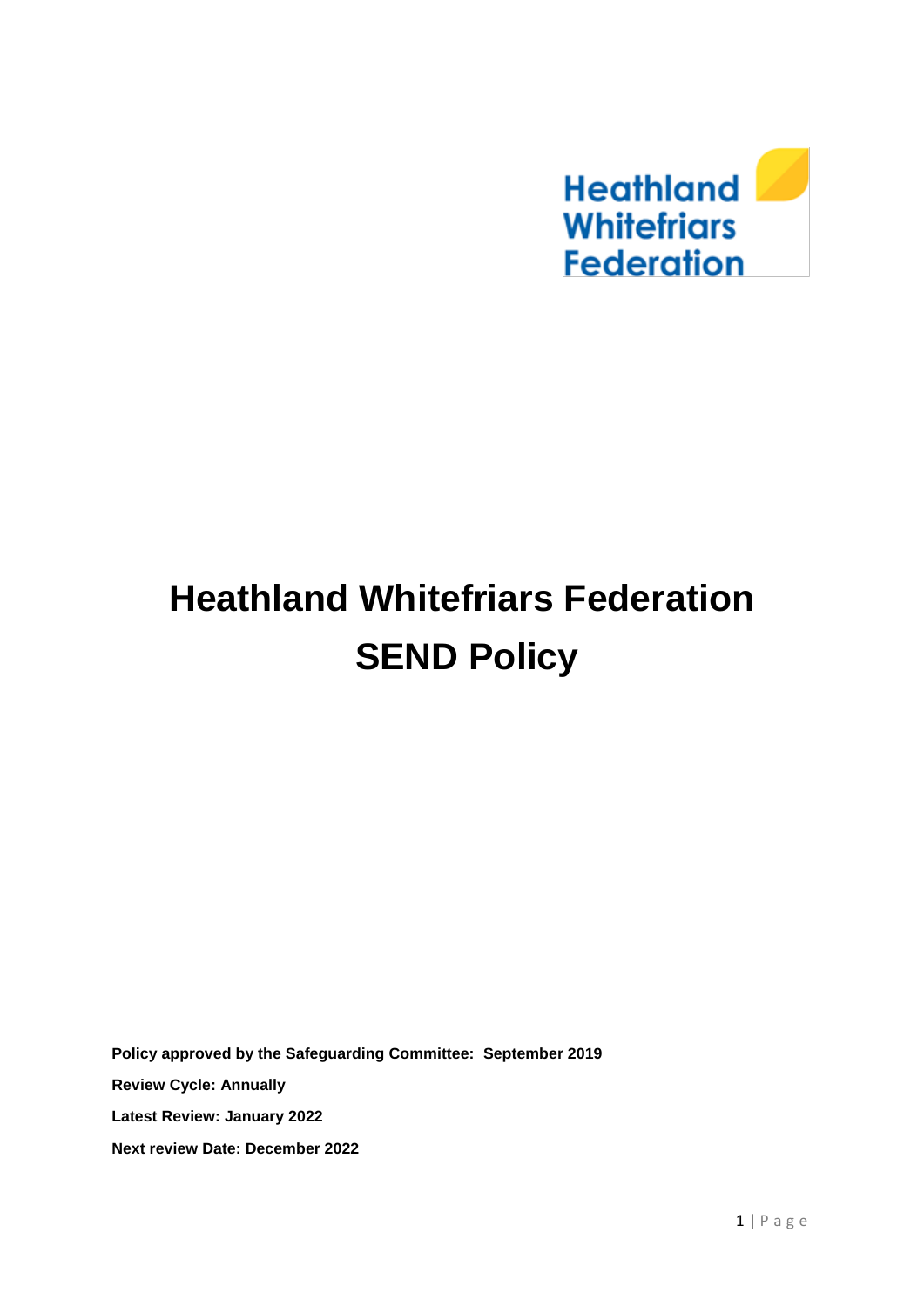# **Heathland Whitefriars Federation SEND Policy**

#### **Introduction:**

Every student within the Heathland Whitefriars Federation has an entitlement to a broad and balanced curriculum, an environment which provides a stimulating and inclusive education and one in which all students will be encouraged, valued and accepted regardless of their disability.

In September 2014, new legislation entitled 'the Children and Families Act 2014' came into force. Within this a new SEND code of Practice was introduced. One significant change which arose was that those children who had complex special educational needs, would now have an individual 'Education, Health, Care Plan' (EHCP) which was supported by an EHCP pathway. This would have the potential to remain in place until the student is 25 years of age.

The definition of special educational needs (SEND), taken from section 20 of the Children and Families Act 2014, says:

A child or young person has SEND if they have a learning difficulty or disability which calls for special educational provision to be made for them. A child of compulsory school age or a young person has a learning difficulty or disability if they:

• have a significantly greater difficulty in learning than the majority of others of the same age;

or

• have a disability which prevents or hinders them from making use of educational facilities of a kind generally provided for others of the same age in mainstream schools or mainstream post-16 institutions.

A child under compulsory school age has special educational needs if they fall within either part of the definition above or would do so if special educational provision was not made for them.

Children must not be regarded as having a learning difficulty solely because the language, or form of language, of their home is different from the language in which they will be taught.



#### Article 28: Your right to learn and go to school

The SEND Local Offer is a resource that is designed to support children and young people with special educational needs and/or disabilities and their families. It describes the services and provision that are available both to those families in Harrow that have an Education, Health and Care Plan and those who do not have a plan, but still experience some form of special educational need. The SEND Local Offer includes information about public services across education, health and social care, as well as those provided by the private, voluntary and community sectors.

For more info on Harrow's Local offer:<http://harrowlocaloffer.co.uk/>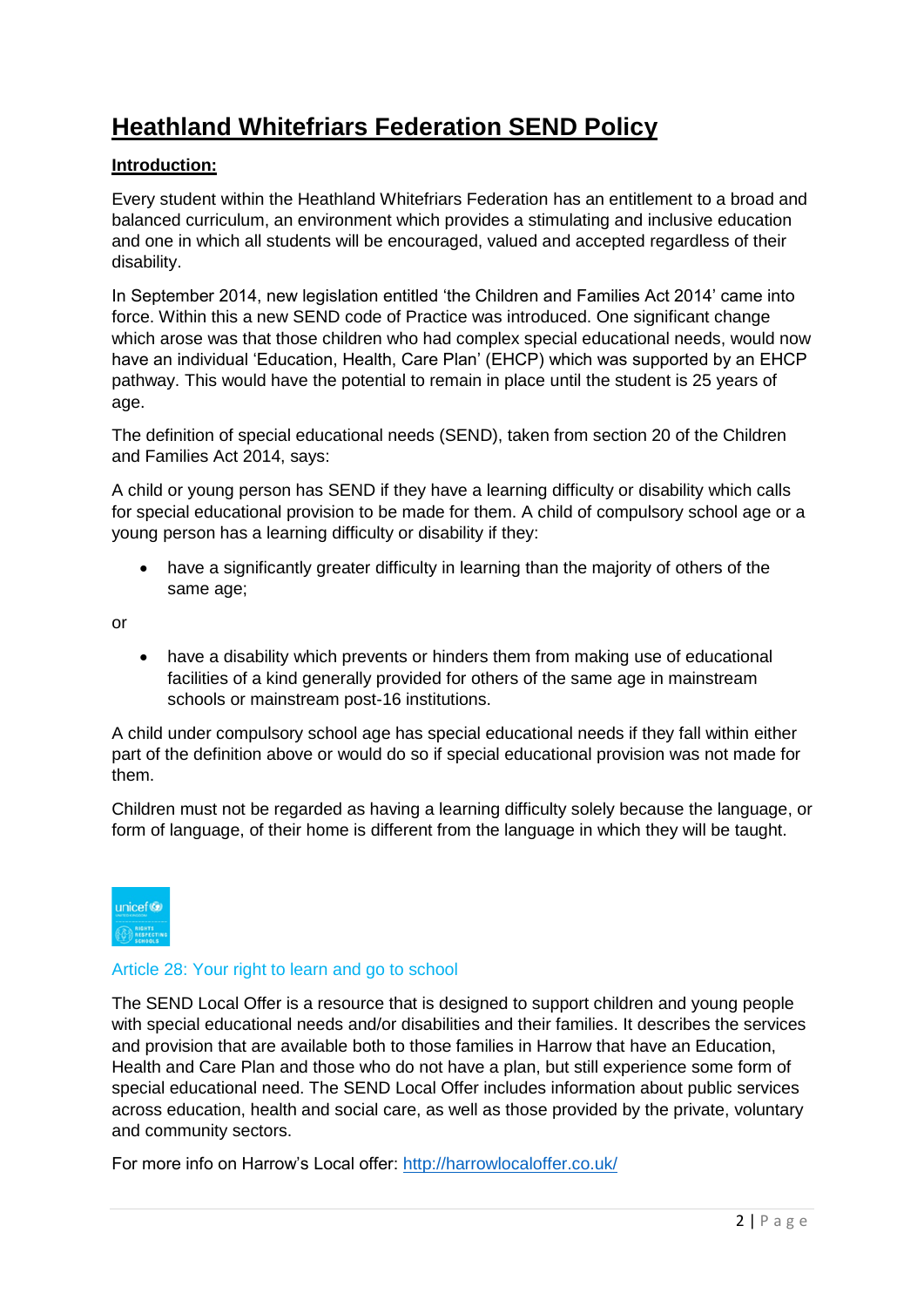#### **Aims and Objectives:**

- All staff members within the school community seek to identify the needs of pupils with SEND as early as possible and discuss their concerns with the appropriate members of staff (see below).
- Monitor the progress of all pupils in order to aid the identification of pupils with SEND.
- Make appropriate provision and differentiate to overcome all barriers to learning and ensure all pupils, including those with SEND, have full access to the Curriculum.
- Ensure a high level of staff expertise to meet every pupil's needs, through well targeted professional development.
- Work with parents to gain a better understanding of every child and involve them in all stages of their child's education so that both the child and the parent have a voice.
- Work with and in support of outside agencies when a pupil's needs cannot be met by the school alone. This ensures the school uses a multi-agency professional approach when meeting the needs of all pupils.
- Create a school environment where pupils can contribute to their own learning and to encourage them all to become independent learners.

#### **Responsibilities for the coordination of SEND provision:**

The federation has a named SENDCO, Mrs Helen Payne, who has completed the National Award for SEND.

The Inclusion Coordinator is Mrs Christine Hepworth. They both work across the federation alongside the Head Teachers and the Directors to ensure the policy is effective.

#### **The process:**

- Quality first teaching
- Identification and the SEN register
- Interventions- internal and external
- Application for an EHCP

#### **Quality First Teaching**

All children benefit from 'Quality First Teaching': this means that teachers expect to assess, plan and teach all children at the level which allows them to make progress with their learning.

In addition, we implement some focused interventions to target particular skills. We have high expectations of all our children.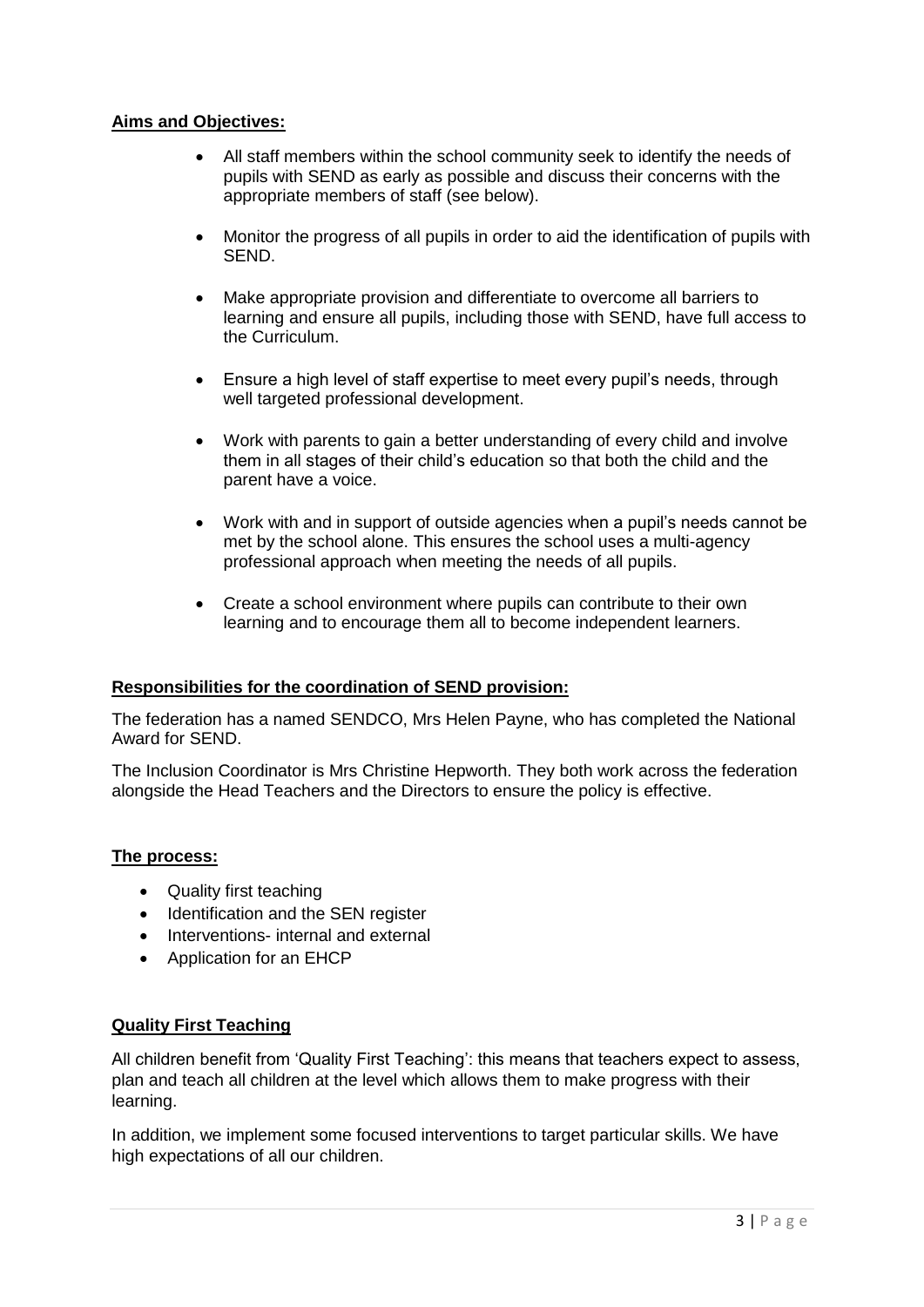The SEN Code of Practice (2015) states that: "Children with SEND should spend the majority of the time being taught by their class teacher."



#### **SEND Support**

When a child is recognised as needing support, it will fall under one of four categories. They are:

#### • **Communication and interaction**

Pupils have difficulty in communicating with others. They may have difficulty understanding what is said to them or in expressing what they want to say or in understanding the social rules of communication. Pupils on the Autistic Spectrum (ASD) may have particular difficulty with social interaction.

#### • **Cognition and learning**

Pupils learn at a slower pace than their peers even with appropriate differentiation. Learning difficulties include moderate, severe and profound and multiple Learning Difficulties. Pupils may also have Special Learning Difficulty including Dyslexia, Dyscalculia and Dyspraxia.

#### • **Social, emotional and mental health**

Difficulties may manifest in withdrawn as well as challenging and disruptive behaviour. Pupils may have mental health disorder such as Attention Deficit Hyperactivity Disorder (ADHD) Attention Deficit Disorder (ADD) and attachment disorder.

#### • **Sensory and/or physical impairment**

Pupils with a range of sensory and physical needs may require specialist equipment and/or support in order to make use of the educational facilities provided.

#### **Identification of SEND:**

Where it is determined that a pupil does have SEND, parents will be formally advised of this and the decision will be added to the SEN register. The aim of formally identifying a pupil with SEND is to help school ensure that effective provision is put in place, remove barriers to learning and to monitor their progress once the interventions are in place.

The support provided consists of a four – part process:

- Assess
- Plan
- Do
- Review

This is an ongoing cycle to enable the provision to be refined and revised as the understanding of the needs of the pupil grows. This cycle enables the identification of those interventions which are the most effective in supporting the pupil to achieve good progress and outcomes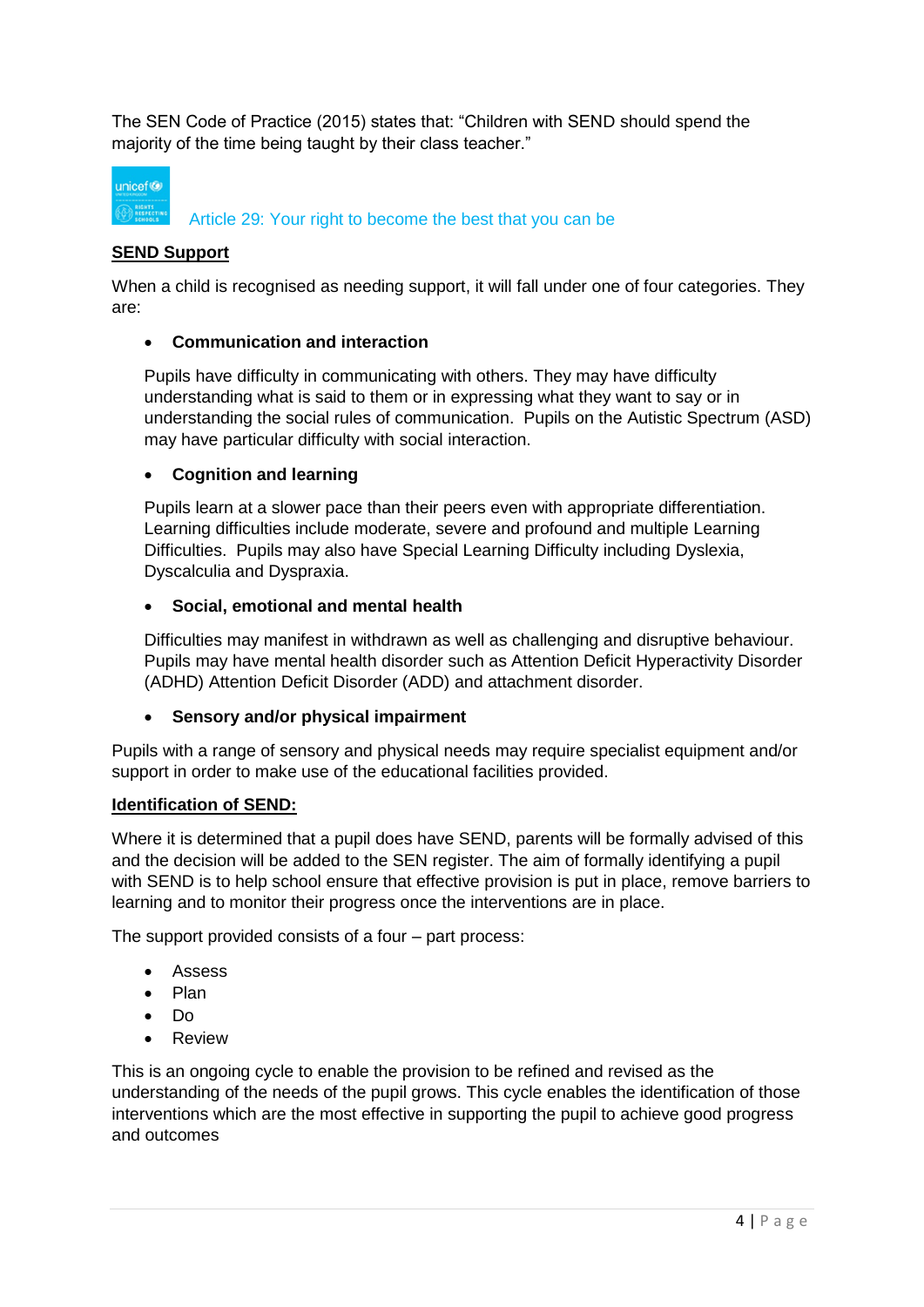#### **The process of Assess, Plan, Do and Review**



#### **Internal Interventions:**

Initially when a child is recognised as needing support, small group interventions will be put in place. These are run by teaching assistants

## **The Engagement Model:**

The engagement model is the assessment (replacing P scales 1 to 4) for pupils working below the standard of national curriculum assessments and not engaged in subject-specific study. Teachers must use the engagement model to assess pupils working below the standard of the national curriculum assessments and not engaged in subject-specific study at key stage 1 and key stage 2.

#### **How will pupils be assessed?**

The engagement model has 5 areas of engagement:

- exploration
- realisation
- anticipation
- persistence
- initiation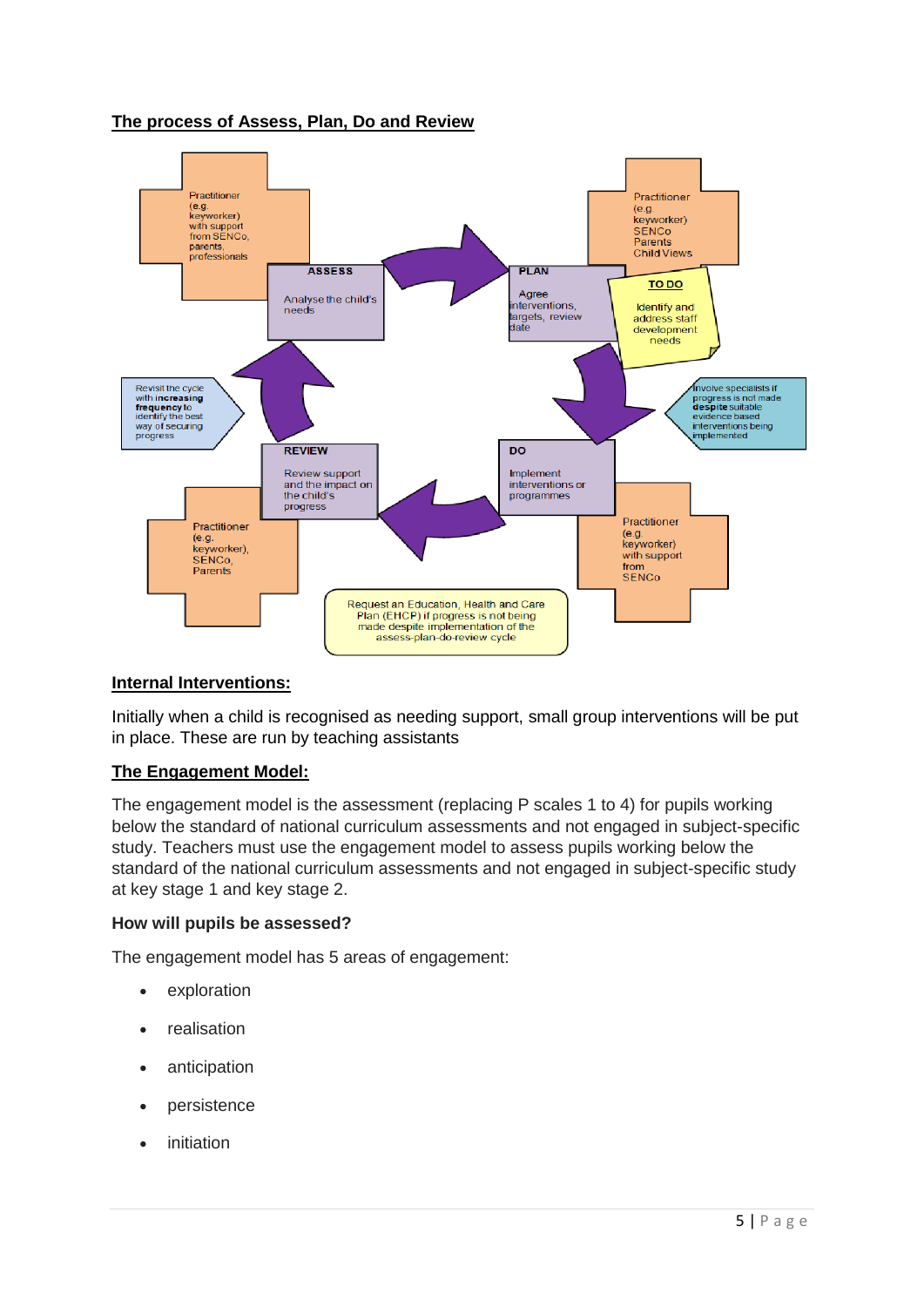These areas allow teachers to assess pupils' engagement in developing new skills, knowledge and concepts in the school's curriculum by demonstrating how pupils are achieving specific outcomes. They represent what is necessary for pupils to fully engage in their learning and reach their full potential.

#### **How should schools use the engagement model?**

The engagement model does not replace existing planning and assessment systems and schools will have autonomy over how it will be implemented. The model encourages schools to measure each pupils' progress independently, according to their individual profile of needs. It can also be used as a baseline tool to track and support ongoing progress.

<https://www.gov.uk/government/publications/the-engagement-model>

#### **Specialist External Agency Support:**

The school may seek specialist expertise if interventions are not having the expected impact or if needs require further clarification. They will use the child's records in order to establish which strategies have already been employed and which targets have previously been set.

Some of the services we work with are:

- Educational Psychologist (EP)
- Autism & Early Years Intervention Team (AEYIT)
- Speech and Language Therapist (SALT)
- Occupational Therapist (OT)
- Child and Adolescent Mental Health Services (CAMHS)
- Harrow Horizons
- School Nurse
- Visual and Hearing Impairment Services
- Physiotherapist
- Clinical Psychologist
- ASD Specialist teachers

The external specialist may act in an advisory capacity, provide additional specialist assessment or be involved in teaching the child directly. Targets written by individual services often link with inclusion targets. Support will be implemented, at least in part, in the normal classroom setting. The delivery of the interventions continues to be the responsibility of the class teacher.

Outside agencies may become involved if the child:

- Continues to make little or no progress in specific areas over a longer period and despite strategies and interventions provided in-house.
- Continues working substantially below that expected of children at a similar age.
- Continues to have difficulty in developing literacy and mathematical skills.
- Has emotional difficulties which regularly and substantially interfere with the child's own learning or that of the class group.
- Has sensory or physical needs and requires additional specialist equipment or regular advice or visits by a specialist service.
- Has ongoing communication or interaction difficulties that impede the development of social relationships and cause substantial barriers to learning.
- Despite having received intervention, the child continues to fall behind.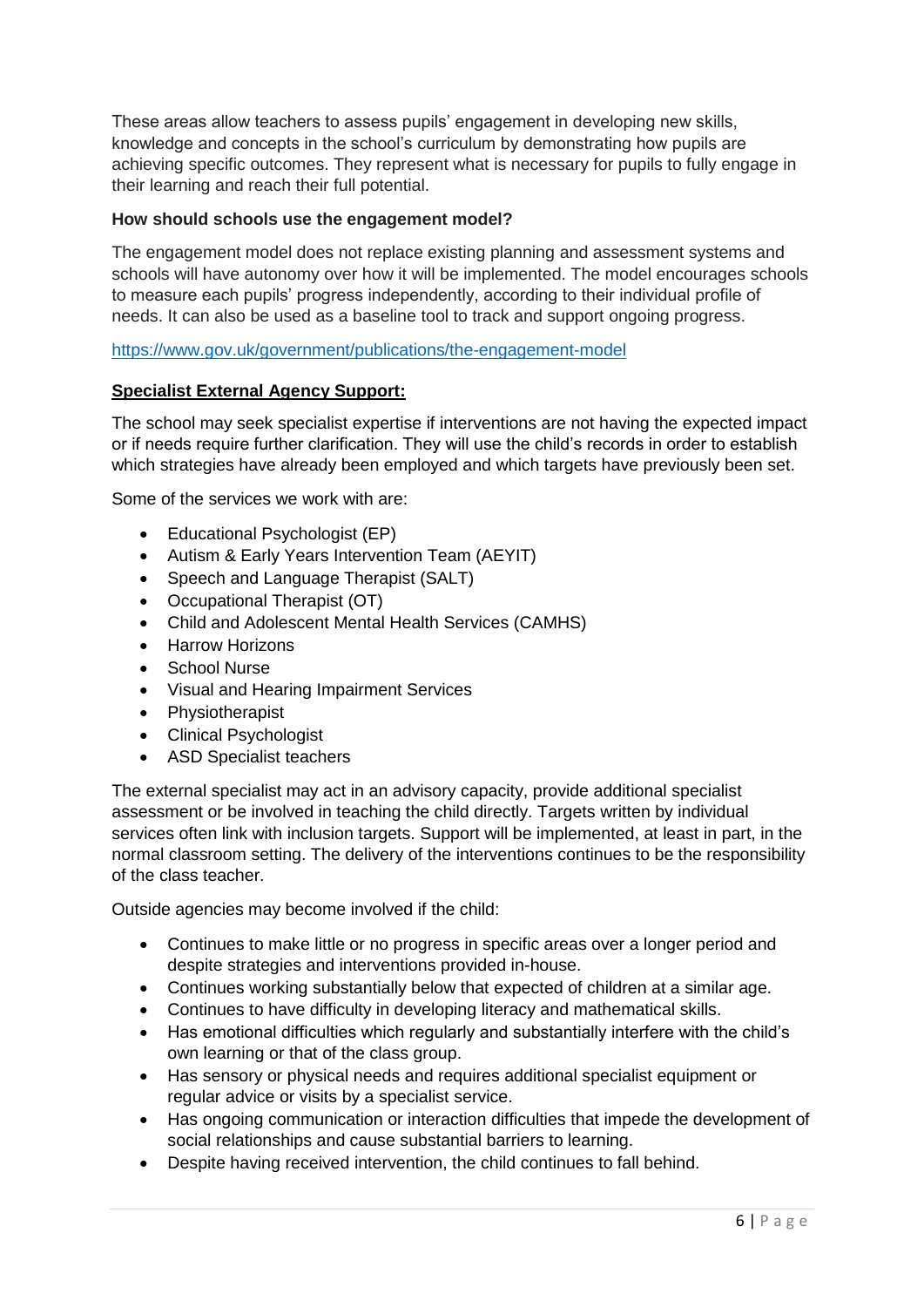These specialist services work most successfully with school, families and other stakeholders in an effective partnership. They are able to support schools and families to assess the needs of pupils and put in place more specialist and targeted support.

unicef<sup>®</sup> Article 23: Your right to special care and support if you are disabled

#### **Working in partnerships with parents**

The Heathland Whitefriars Federation believes that a close working relationship with parents is vital in order to ensure

a) early and accurate identification and assessment of SEND leading to appropriate intervention and provision

b) continuing academic and personal progress of children with SEND

In cases where more frequent regular contact with parents is necessary, this will be arranged based on the individual pupil's needs.

## **What is an Education, Health and Care Plan (EHCP)?**

An EHCP looks at a child or young person's special educational needs and any health and care needs that they may have in relation to their special educational needs. Practitioners, parents, carers, children and young people together consider what outcomes they would like to see for the child or young person. An EHCP identifies what will be put in place to work towards these outcomes

#### **Referral for an EHCP:**

If a child has lifelong or significant difficulties they may undergo a Statutory Assessment Process that is usually requested by the school but can be requested by a parent. This will occur where the complexity of need or a lack of clarity around the needs of the child are such that a multi-agency approach to assessing that need, to planning provision and identifying resources, is required.

The decision to make a referral for an Education, Health and Care Plan will be taken at a progress review. Information will be gathered relating to the current provision provided, action points that have been taken, and the preliminary outcomes of targets set. A decision will be made by a group of people from education, health and social care about whether or the child is eligible for an EHC Plan.

External agencies will be involved in this referral and each professional involved write a thorough report to substantiate the referral.

Parents have the right to appeal against a decision not to initiate a statutory assessment leading to an EHC Plan.